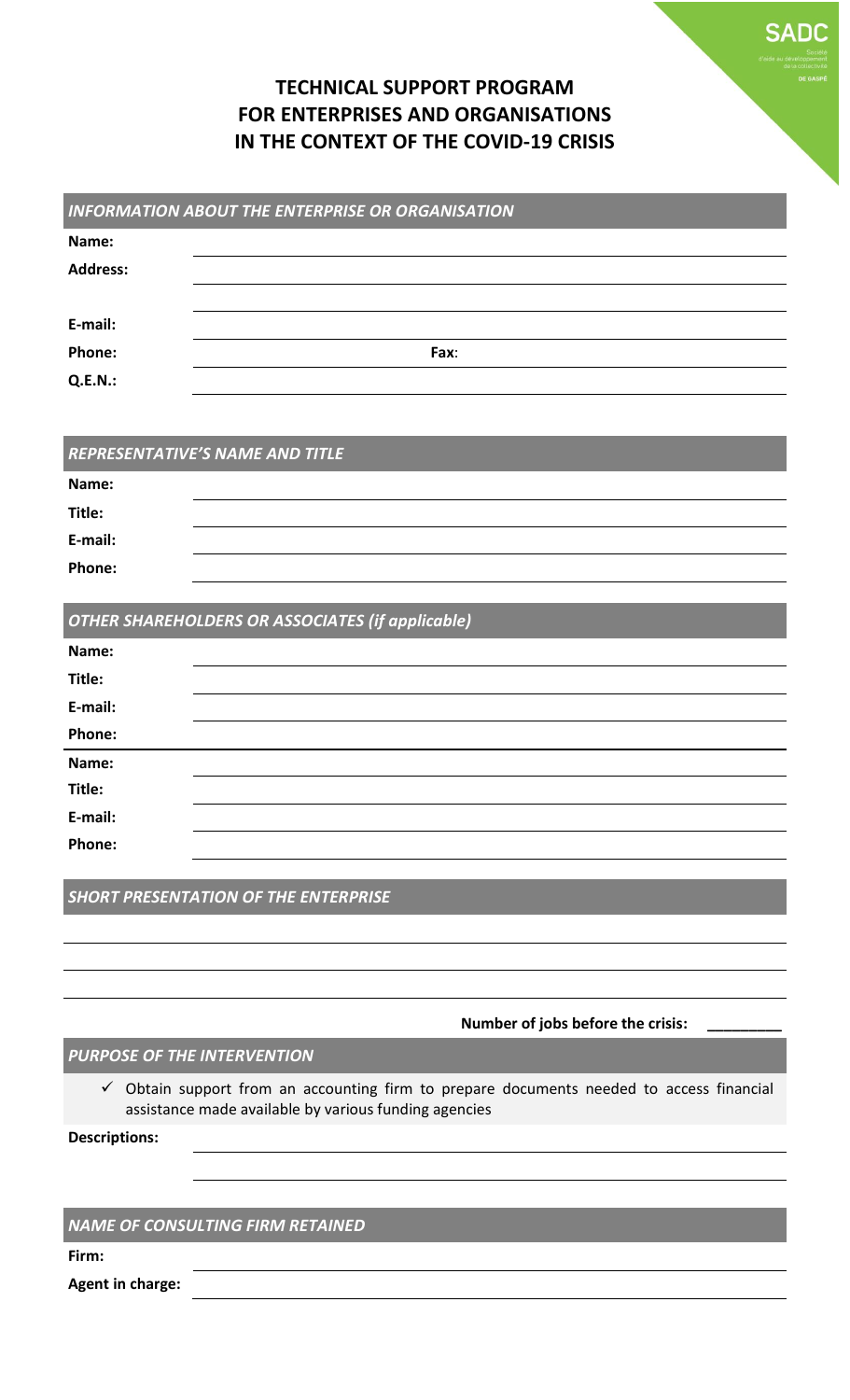## *ANTICIPATED RESULTS FOR THE ENTERPRISE*

| <b>PROJECT COSTS</b>             |  |
|----------------------------------|--|
|                                  |  |
|                                  |  |
|                                  |  |
| Total:                           |  |
| <b>PROJECT FINANCING</b>         |  |
| <b>Enterprise (at least 25%)</b> |  |
| SADC (50% or 750\$)              |  |

**\$**

**Other funding providers: \$**

**Total: \$**

#### *DOCUMENTS TO INCLUDE*

**Mandatory documents in support of any application for financial assistance:**

- **Signed financial assistance application**
- **Last year's financial statements**
- **Copy of the quote(s) obtained**

**Documents that must be submitted after financial assistance is paid out:**

**Supplier's invoice made out to the Gaspé SADC**